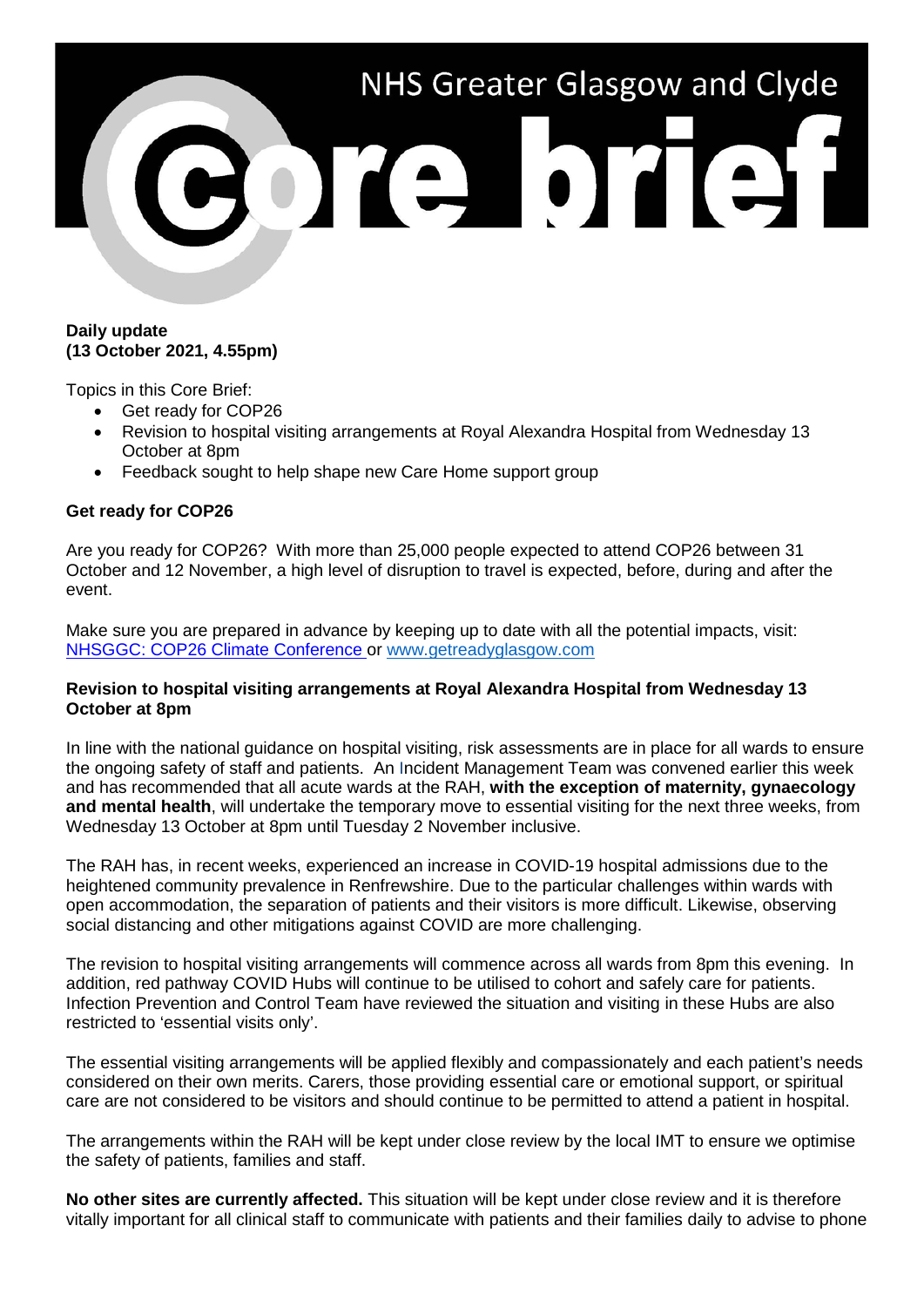the ward in advance of visiting to seek guidance about visiting arrangements in the ward they intend to visit.

# **Essential Visiting Criteria**

The **'essential visiting criteria'** is set out below. However, it is important to note that these examples are intended to be illustrative rather than exhaustive.

- A person receiving end-of-life care, to enable them to spend meaningful time with those who matter to them in their final days, weeks or months
- To support someone with a mental health issue, or dementia, or a learning disability or autism, where not being present would cause the patient to be distressed
- To support a patient receiving maternity care.

All patients and their family affected by these revisions to visiting should be offered daily **virtual visits** as a minimum to ensure they can see and talk to those people who matter most to them.

The successful **'Give and Go Service'** available earlier in the pandemic will again be reinstated for family to drop-off essential personal items for patients and to pick up laundry etc. Details of when the service will commence will be shared shortly.

**'Essential visiting guidance documents'** for staff have been uploaded to the [Hospital Visiting Staff](https://www.nhsggc.org.uk/your-health/health-issues/covid-19-coronavirus/for-patients-the-public/patients-hospital-appointments-visiting/hospital-visiting/)  [Pages.](https://www.nhsggc.org.uk/your-health/health-issues/covid-19-coronavirus/for-patients-the-public/patients-hospital-appointments-visiting/hospital-visiting/)

| <b>Red Pathway COVID Hubs</b> | <b>Contact Wards</b> |
|-------------------------------|----------------------|
| Ward 14                       | Ward 3               |
|                               | Ward 5               |
|                               | Ward 7               |
|                               | Ward 10              |
|                               | Ward 11              |
|                               | Ward 18              |
|                               | Ward 22              |
|                               | Ward 29              |

Essential Visiting is already in place in the following wards:

In addition, from **Wednesday 13 October at 8pm** hospital visiting will be restricted to **'essential visits only'** in these specific acute wards on the RAH site.

| Additional wards where hospital visiting will be limited to essential visits only. |         |            |
|------------------------------------------------------------------------------------|---------|------------|
| Ward 4                                                                             | Ward 21 | CCU        |
| Ward 8                                                                             | Ward 23 | <b>HDU</b> |
| Ward 27                                                                            | Ward 24 | Ward 36    |
| Ward 20                                                                            | Ward 28 | Ward 6     |

## **Feedback sought to help shape new Care Home support group**

Over the last 19 months, Care Home residents, families, managers, and care staff have faced great challenges physically, mentally and emotionally. NHSGGC is committed to work with and support care homes and their residents as we move forward.

A Care Home Collaborative is being set up to work with and further support care homes during and in recovery from the Covid-19 pandemic. The